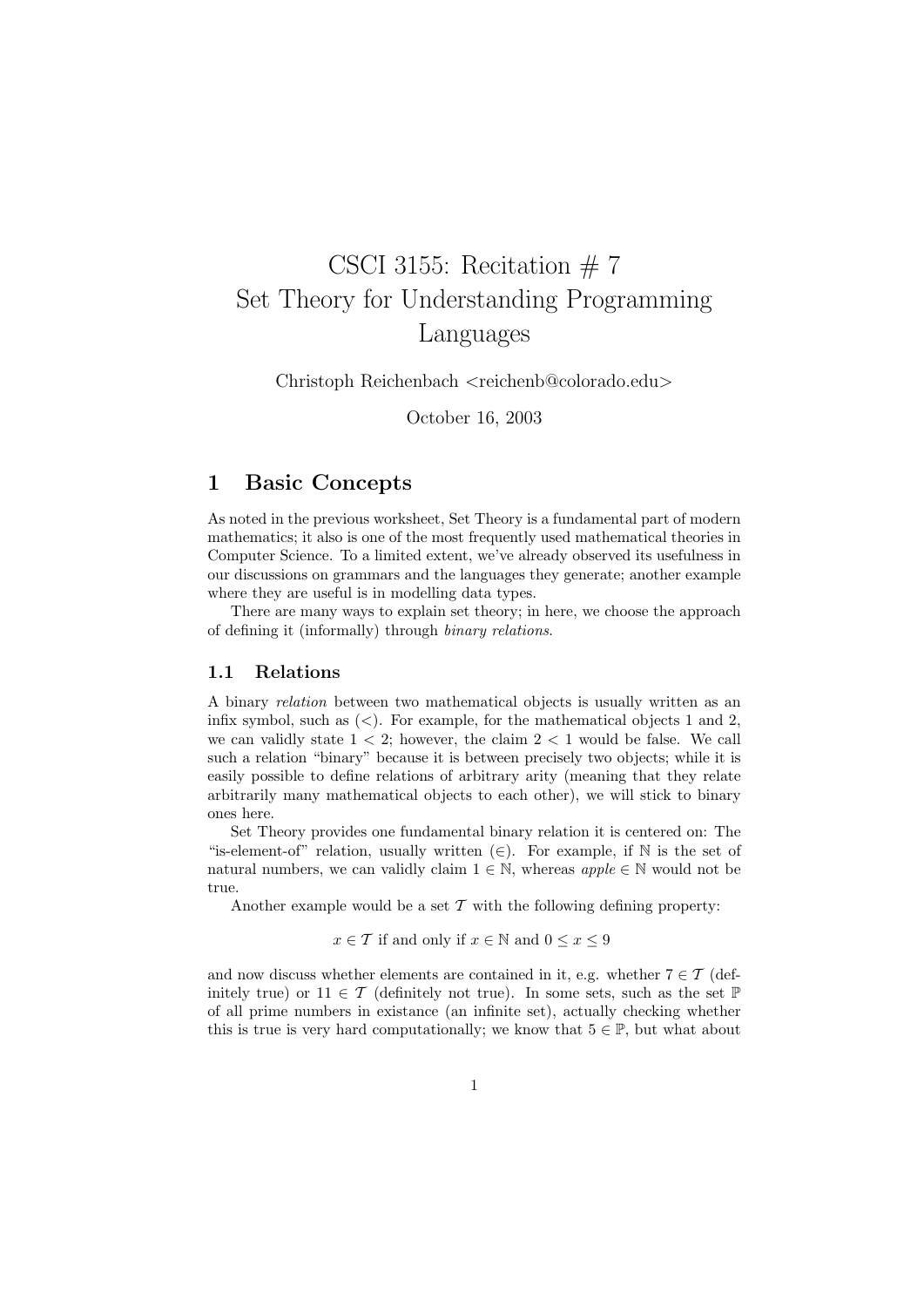147710487433? Worse, there are some infinite sets for which checking membership is impossible in the general case.

Set theory also makes use of another binary relation, the "is-subset-of" relation<sup>1</sup>, written  $(\subseteq)$ . We can define this as follows<sup>2</sup>:

 $S \subseteq T$  if and only if, for any  $x \in S$ ,  $x \in T$  holds.

So, considering our earlier examples, we can now state the following:

- $\bullet \ \mathbb{P} \subseteq \mathbb{N}$
- $T \subseteq \mathbb{N}$
- $\bullet \mathbb{N} \subseteq \mathbb{N}$
- $\bullet$   $\mathcal{T} \not\subset \mathbb{P}$

We usually strike through relations to explain that they do not hold, e.g.  $4 \notin \mathbb{P}$ .

In some cases, it may be useful to talk about the equality of two sets  $S$  and T. The definition for set equality is as follows:

$$
S = T \iff (S \subseteq T)
$$
 and  $(T \subseteq S)$ 

(where  $A \iff B$  means that A is true if and only if B is true, in turn meaning that it also is false if and only if B is false.)

#### 1.1.1 Summary

We have introduced the binary relations  $(\in)$  and  $(\subseteq)$ , and their inverted counterparts,  $(\notin)$  and  $(\notin)$ . From their definition, we see that, for any two mathematical objects A and B, we always have exactly one of  $A \in B$  or  $A \notin B$ , but not both at the same time. The same holds for  $A \subseteq B$  and  $A \nsubseteq B$ . Furthermore, we have defined set equality  $(=)$  as mutual set inclusion.

#### 1.1.2 Relations to data types

We can think of certain sets as being mathematical models for data types. For example, some languages, such as Haskell, allow integral numbers of arbitrary size to be represented; for these, we can think of  $\mathbb{Z}$ , the set of all integral numbers (including the non-negative ones), as being a good model. The general approach for a given type is to determine the set of all values a variable of that type can take, and use this as the type's mathematical model.

As an example, the subrange type  $C3 = [0 T0 3]$  can be modelled by a set  $C_3 = \{0, 1, 2, 3\}$ ; the subrange type C1 = [0 TO 1] by the set  $C_1 = \{0, 1\}$ 

<sup>&</sup>lt;sup>1</sup>A more precise name would be "is-subset-of-or-equal-to". There also is a relation for strict or true subsets which excludes the set itself, but we do not consider this here.

<sup>2</sup>While there are compact mathematical languages to express statemtents like the one here, it turns out that almost anything we can unambiguously write in English can be translated into the more popular of these.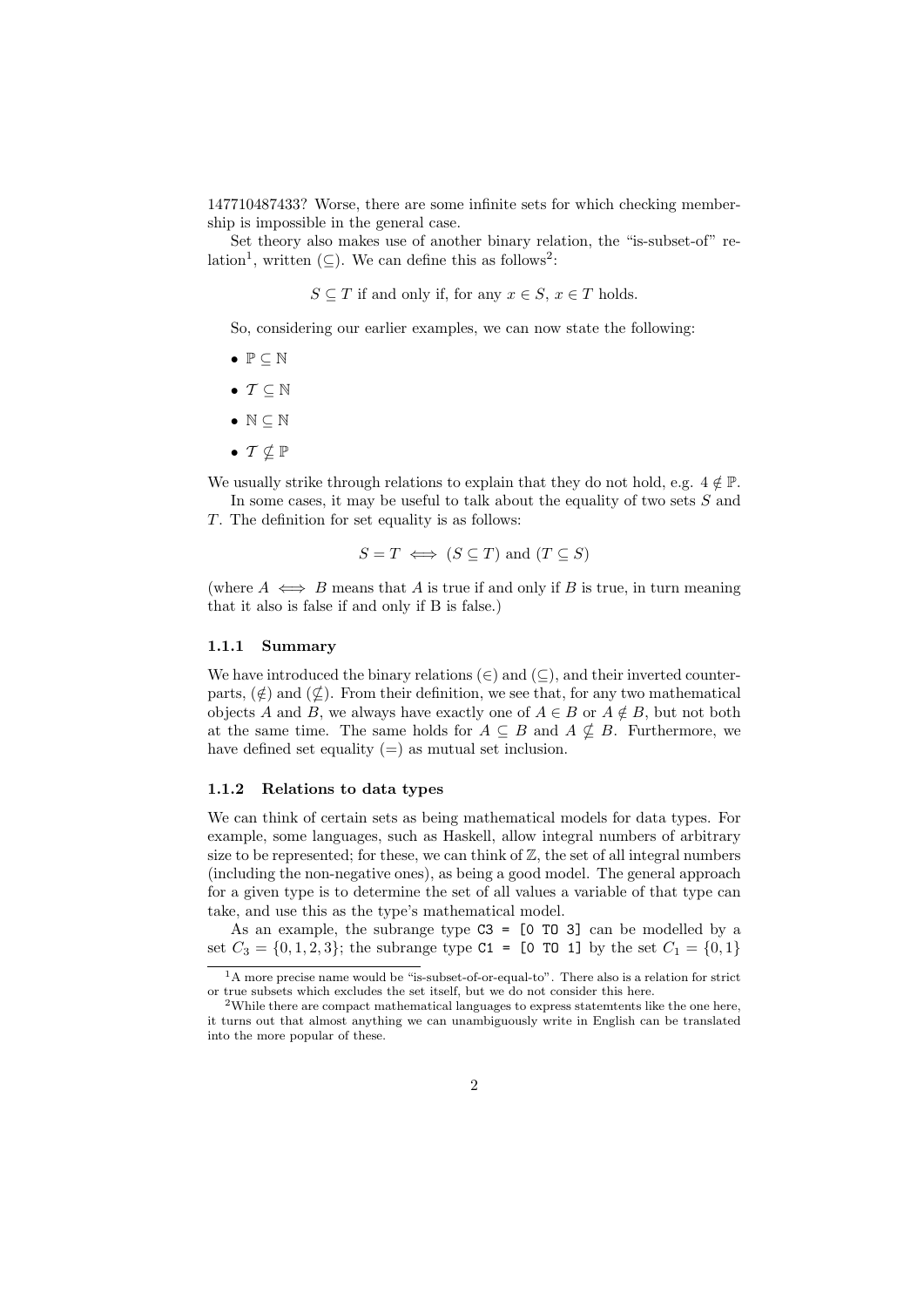(subsection 1.2.1 explains this notation for those who are unfamiliar with curly braces).

As we can see,  $C_1 \subseteq C_3$  translated back into programming languages, this means that any value of type C1 is also a value of type C3. As it turns out, this works in a much more general way, so that  $A \subseteq B$  for any A and B means that the types they model are in a subtype relationship (please refer to the handout on subtyping for details).

#### 1.2 Set Construction

We have discussed three ways to talk about sets, but one important thing is missing: We have not discussed how sets can actually be constructed. Set Theory defines a number of ways in which this can be done, but its axioms only give us one pre-existing set:

 $\emptyset = \{\}$ 

The empty set can be written in two ways; its defining properties are that, for whichever  $X$  we pick out of the universe of mathematical objects, the following properties hold:

- $X \notin \emptyset$
- $X \subseteq \emptyset$  in precisely one case, namely if  $X = \emptyset$ .

Beyond that, there are a number of acceptable methods to construct sets, which can be given arbitrary names (much as a record type be introduced in a programming language as soon as the need for it arises).

#### 1.2.1 Writing down all elements

The easiest way to write down sets is to list all of their elements explicitly:

```
lunch := \{stack, potatoes, vegetables\}
```
Note that we use " $:=$ ", not "=", to define this set. "=" is also used for this purpose on occasion, but writing " $A := B$ " is generally considered to be the "more correct" way to define  $A$  in terms of  $B$ .

In the above definition, the set *lunch* has three elements, listed explicitly. But this does not indicate any special order about these elements– sets are completely unordered, meaning that, with

```
lunch' := \{vegetables, steak, potatoes\}
```
 $lunch'':=\{potatoes, steak, vegetables\}$ 

it is true that  $lunch' = lunch$ , and also that  $lunch'' = lunch$ , and thus  $lunch' =$  $lunch''$ .

Writing down all set elements has one notational disadvantage, though: It seems as if we could include an element in a set more than once, i.e.  $S =$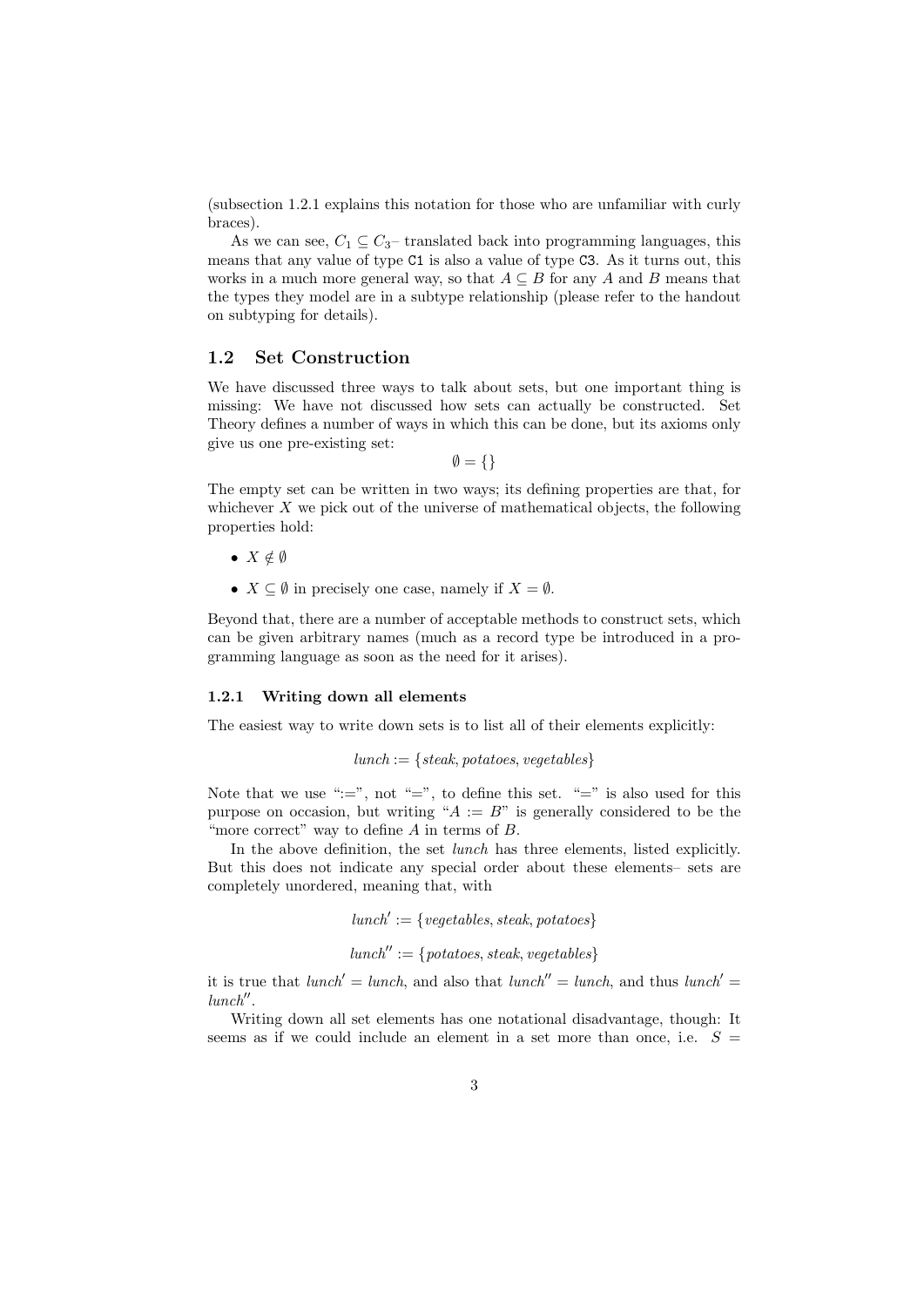$\{1, 1, 1\}$  or similar. This does not make mathematical sense– the only thing we know about this set is that  $1 \in S$  (and that nothing else is in there); the "iselement-of" relation does not yield any mechanism for describing "numbers of occurences"<sup>3</sup> . As such, there is no such thing as a list that contains an element "more than once"; either the element is contained, or it is not.

Note the strong correspondence to enumeration types here– for any enumeration type, we also write down explicitly all the values we want variables of that type to be able to assume as well, e.g. we could define

```
TYPE lunch_type = \{v \in \mathcal{E} \}, steak, potatoes};
```
in Modula-3, and use one of the sets above as a model for lunch type.

#### 1.2.2 Comprehending sets

One very powerful way for set construction is by restriction of existing sets<sup>4</sup>. An example of this is the following:

$$
\mathcal{T} := \{x | x \in \mathbb{N}, x < 10\}
$$

which gives us another way to define the set containing the ten smallest natural numbers. This approach is also called set comprehension; it works as follows:

For  $\{X|c_1, \ldots c_n\}$ , the set it describes are all X for which all of the conditions  $c_1, \ldots c_n$  are true. In our example above, X is just the variable x. If we did not have any conditions, x could be any mathematical object; however, we restrict it in two ways (note that order does not matter for conditions, either):

- $x \in \mathbb{N}$ : x can only be one of the elements of  $\mathbb{N}$ , i.e. the relation  $x \in \mathbb{N}$ must hold.
- $x < 10$ : x must be less than ten, i.e. the relation  $x < 10$  must hold.

The second restriction is an example of using relations we know from outside of set theory (arithmetics, in this case); in general, we can pick any condition on x that can be defined concisely.

Note that this gives us a great model for the type [0 TO 9]; more generally, we see that, for a subrange type  $T = [a T0 b]$ , we can construct a model for it as

$$
\mathcal{M}_\mathbf{T} := \{x | x \in \mathbb{Z}, a \leq x \leq b\}
$$

Furthermore, this also tells us what our model in the case of  $a > b$  is: The empty set.

<sup>&</sup>lt;sup>3</sup>If these are of relevance, lists or multisets, both of which can be expressed as complicated sets, can be used.

<sup>4</sup>Set Theory does not define any pre-existing sets other than the empty one. However, legions of talented mathematicians have spent an entire century defining sets based on the axioms Set Theory gave them, so we need not worry about how the sets of natural numbers and rational numbers can be constructed.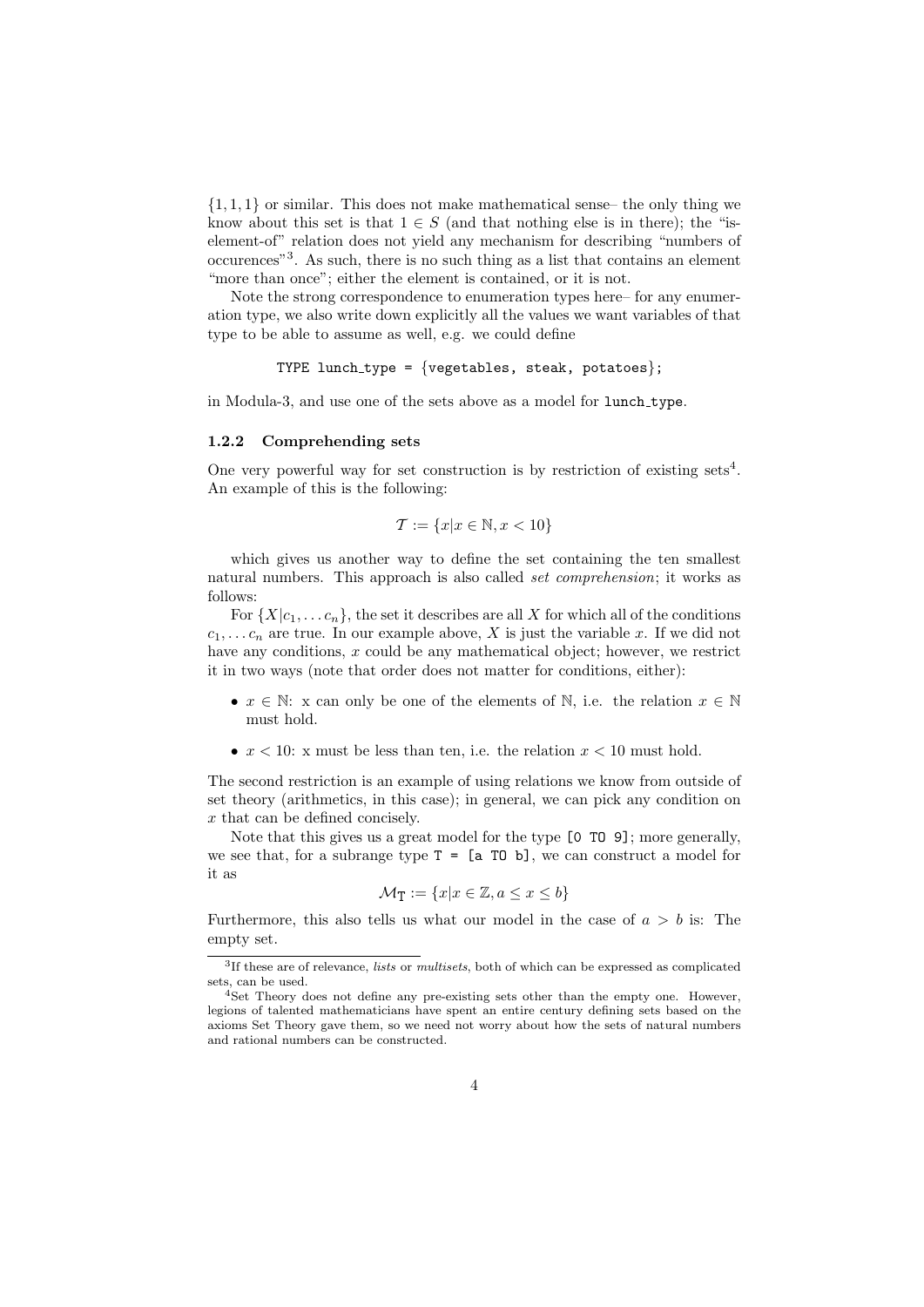Getting back to set comprehension in general: Recall that we generalised a set comprehension expression as  $\{X|c_1,\ldots,c_n\}$ . Now, X does not have to be just a variable; it can be any mathematical expression. For example, it could be

$$
T' := \{x^2 | x \in \mathbb{N}, x < 10\}
$$

which would be the set of the square numbers of all natural numbers less than 10. The restriction  $x < 10$  only restricts x, not  $x^2$ , meaning that the resulting set really has ten elements. If we wanted to only get all square numbers less than ten (from natural numbers), we could write the following:

$$
T'' := \{x^2 | x \in \mathbb{N}, x^2 < 10\}
$$

and get

$$
T'' := \{0, 1, 4, 9\}
$$

Other examples are the following:

- 1.  $\{x+y|x \in T, y \in T\} = \{0,1,\ldots,17,18\}$
- 2.  $\{x|x \in \mathbb{N}, x^2 2x = 0\} = \{0, 2\}$
- 3.  $\{\{x, y\}|x \in \{1, 2\}, y \in \{a, b\}\} = \{\{1, a\}, \{1, b\}, \{2, a\}, \{2, b\}\}\$
- 4.  $\{\{x, y\}|x \in \{1, 2\}, y \in \{1, 2\}\} = \{\{1\}, \{2\}, \{1, 2\}\}\$

In the last two exapmles, we actually define *sets of sets*. This is a completely valid construction, as sets are mathematical objects and, therefore, may be elements of sets. The very last example again illustrates that sets may not contain elements more than once.

Not all of these are useful models for types. Set Theory is useful for modelling many areas beside types, and this is one of the places where this manifests.

#### 1.2.3 Combining sets

Another way in which sets can be constructed is by taking a number of existing sets and combining them to form a new one. For this, we have a number of operations available, all of which we can define in terms of set comprehension:

• Intersection sets

 $A \cap B := \{x | x \in A \text{ and } x \in B\}$ 

• Union sets

$$
A \cup B := \{x | x \in A \text{ or } x \in B\}
$$

• Difference sets

$$
A \setminus B := \{x | x \in A \text{ but } x \notin B\}
$$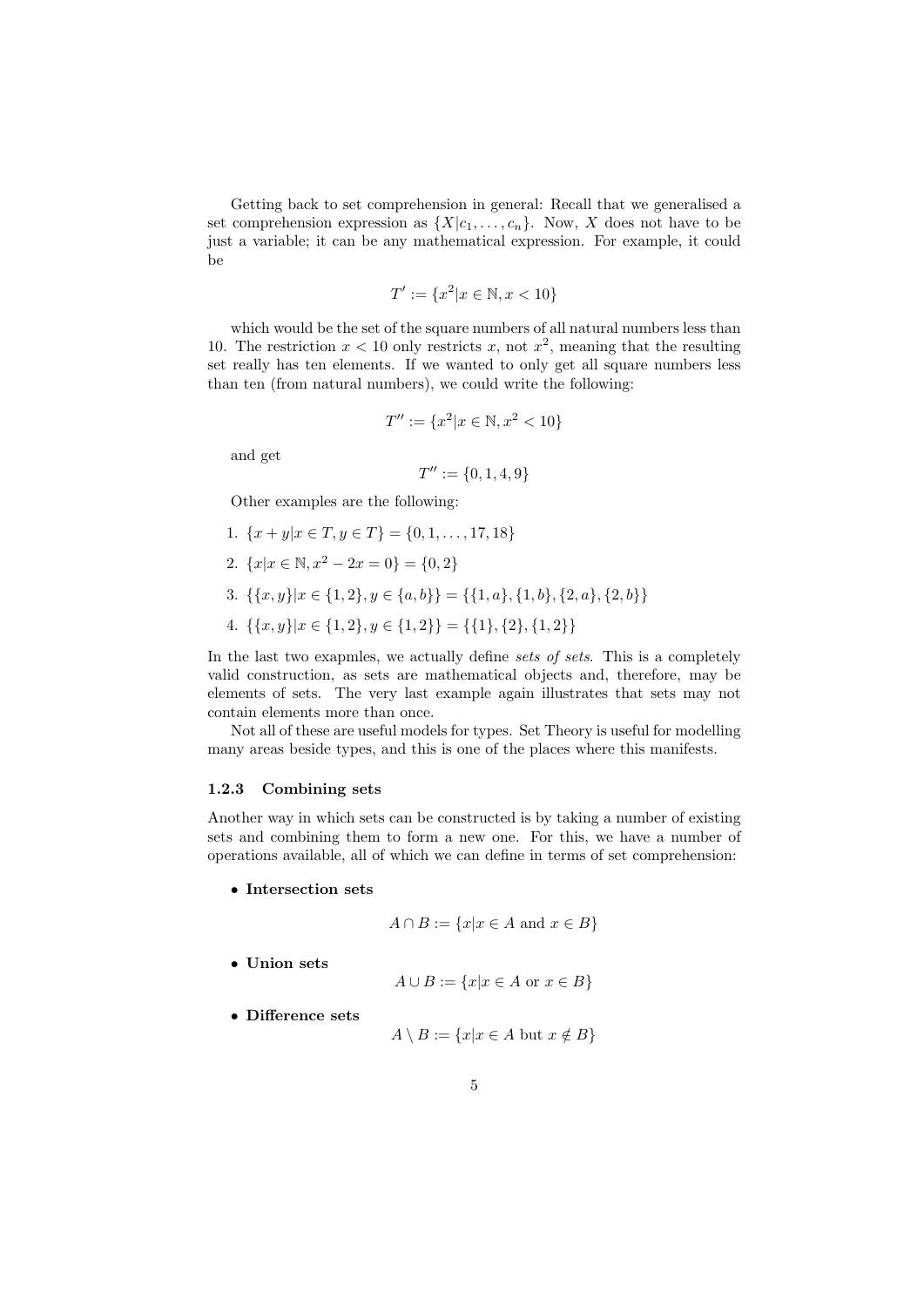• Powersets

$$
\mathcal{P}(A) = 2^A := \{ S | S \subseteq A \}
$$

• Separated Union sets

$$
A \uplus B := \{ \langle 0, x \rangle | x \in A \} \cup \{ \langle 1, x \rangle | x \in B \}
$$

• Product sets

$$
A \times B := \{ \langle x, y \rangle | x \in A, y \in B \}
$$

The last two definitions make use of pairs to allow distinguishing left from right components<sup>5</sup>; this is not a built-in construction of Set Theory. However, to be formally correct, we can define pairs as follows:

$$
\langle a, b \rangle := \{\{a\}, \{a, b\}\}\
$$

which allows us to recover both elements straightforwardly: If the resulting set  $S = \{a\}$  only contains one element, both elements of the pair are identical: It is  $\langle a, a \rangle$ . If there are two elements  $\{a, b\} = S$ , then we pick the element  $x \in S$ such that the other element  $y \in S$ , with  $x \neq y$ , is contained in it:  $y \subseteq x$  leads us to deconstruct to  $\langle y, x \rangle$ .

Note that some of these type construction again correspond to constructions we also perform in programming languages:

- Intersection sets don't really correspond to any particular type.
- Union sets seem similar to union types, but it turns out that separated union sets are really what allows us to model these.
- Difference sets, again, are not really useful for us.
- Powersets describe a set of all subsets of some existing set. If the set in question is the model of a type, its powerset is an exact model for a set type based on it.
- Separated Union sets are models for both tagged and untagged union types. For tagged union types, the extra value we attach (0 and 1 in our example) is the tag. Untagged unions require more sophistication: With untagged types, the actual type of the value we expect matters, but this requires the notion of set-theoretic functions for proper modelling.
- Product sets can be used both for arrays and records. Let's assume that  $I_{32}$  is a model for a limited 32-bit integer type, and S is a model for string types. Then  $I_{32} \times S$  makes up a nice model for a record containing both a 32 bit integer and a string, although it does not include field names. An array of five of these integers could be modelled by  $I_{32} \times I_{32} \times I_{32} \times I_{32} \times I_{32}$ ; in general, arrays of length n of type  $T$  can be modelled by  $T3^n$  (where we use  $\times$  for multiplication).

 $5$ The construction of separated unions also assumes that natural numbers exist; we explicitly construct these in subsection 2.2.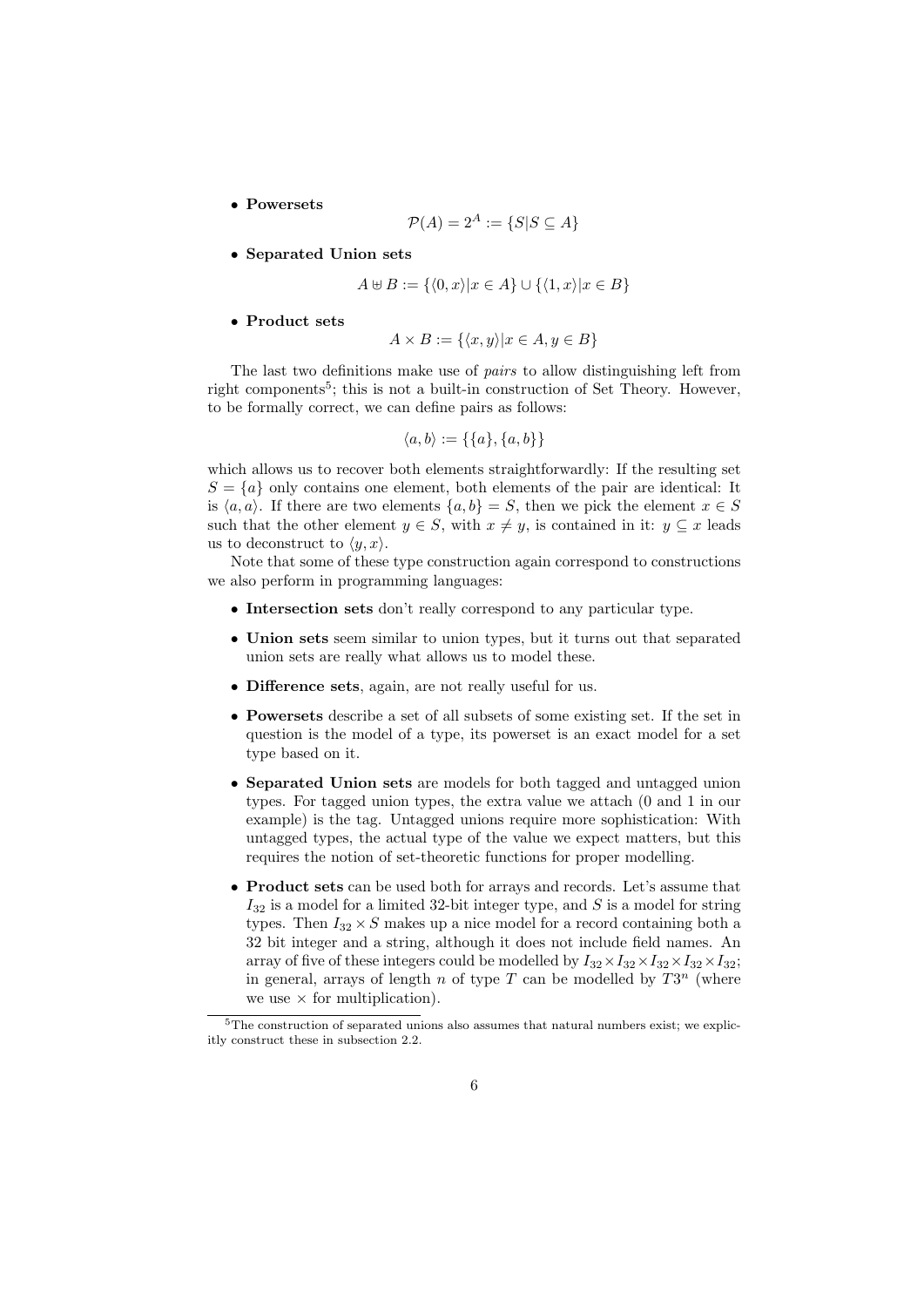# 1.3 Sizes of finite sets

For each set, we can define its size, defined as the number of distinct elements it contains. This is also called the set's cardinality and written as follows:

$$
card(S) = \#S = |S|
$$

FOr finite sets, we can define cardinality recursively:

$$
\begin{array}{rcl} |\emptyset| & = & 0 \\ |(S \cup \{x\})| & = & 1 + |S| \iff x \notin S \end{array}
$$

The last requirement,  $x \notin S$ , is necessary to guarantee that we really "take x" out of" the set we are considering.

The size of a set is quite important for discussing memory requirements of elements of certain sets, when represented physically. For these purposes, the canonic notation for cardinality can be helpful.

# 2 Advanced reading

The material covered in this section is relevant to the general understanding of sets, but is not very relevant to the use of sets in the field of Programming Languages. However, some of it can be used to model, on a mathematical level, parts of concrete programs; this can be very useful to prove or argue about their properties.

# 2.1 Sizes of infinite sets

Sizes for infinite sets have also been specified; the size of the set of natural numbers, for example, is denoted by the following *transfinite ordinal*:

$$
\aleph_0 \quad := \quad |\mathbb{N}| = |\mathbb{R}|
$$

The set of rational numbers and the set of all functions from natural numbers to natural numbers are examples of sizes with cardinalities greater than  $\aleph_0$ . For programming language practice, these are not of importance<sup>6</sup>.

 $\aleph_n$ , for  $0 < n$ , is defined as the cardinality of the "smallest" set "bigger" than any set of cardinality  $\aleph_{n-1}$ . What this means concretely is hard to define without giving concrete ways for comparing set sizes without their cardinality, which is beyond the scope of this document.

 $6$ There is one exception: The theoretical field of Domain Theory goes to some lengths to ensure that the set of functions it considers is only  $\aleph_0$  in size; this is done by constructing functions in such a way that they correspond to only the computable functions.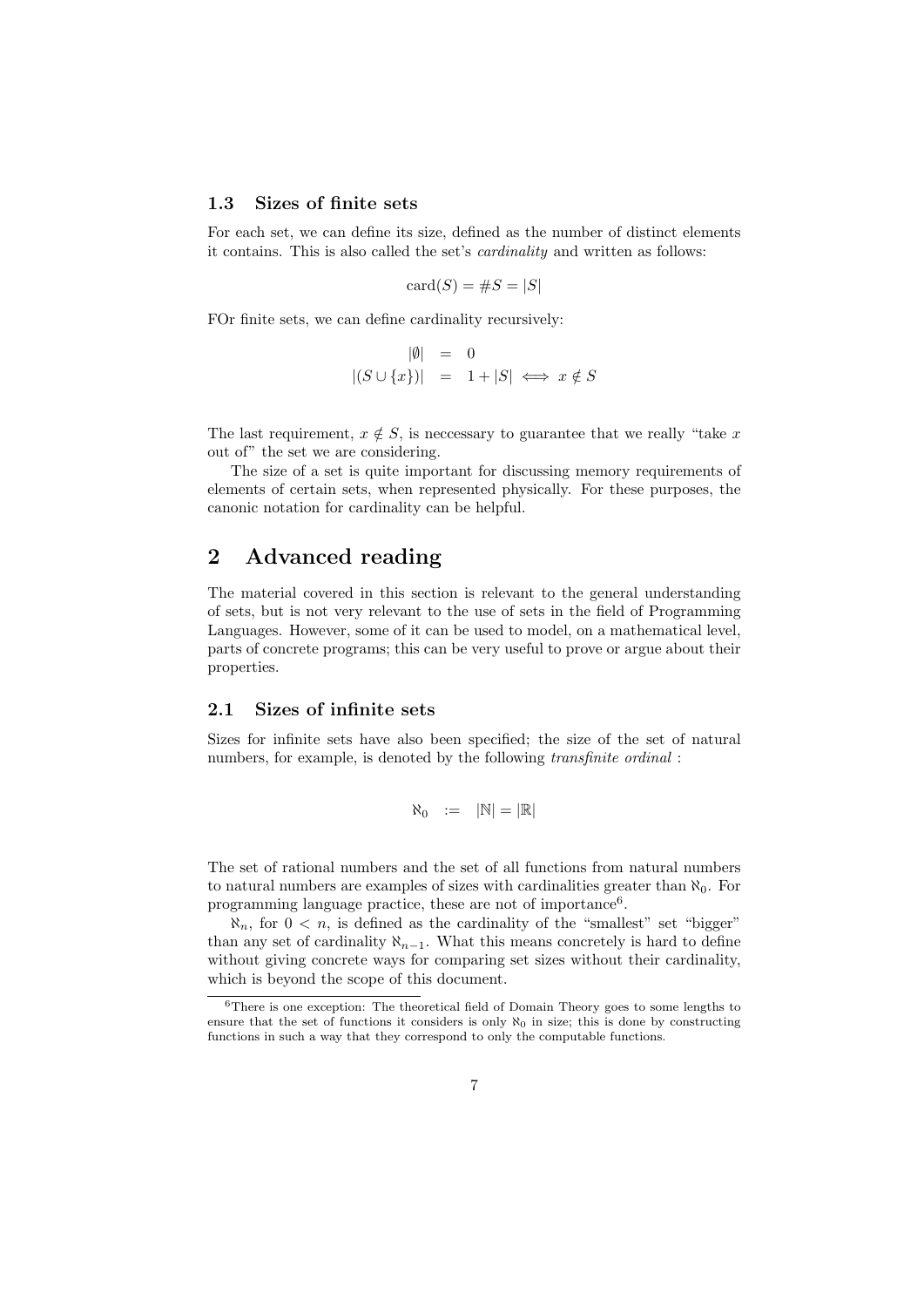One common assumption is the following:

$$
|2^S| = \aleph_{n+1} \iff |S| = \aleph_n
$$

which is called the *Continuum Hypothesis*, and discussed in more detail in mathematical literature.

### 2.2 Representing natural numbers in Set Theory

In Set Theory, the set of natural numbers is constructed from the empty set as follows:

$$
\begin{array}{rcl} 0 & := & \emptyset \\ 1 & := & \{ \emptyset \} \\ 2 & := & \{ \emptyset, \{ \emptyset \} \} \\ & & \vdots \end{array}
$$

i.e. we set zero to be the empty set, and every number above it to be the set containing the set representations of all the numbers arithmetically below it. This allows us to observe the followind identification for all  $n, m \in \mathbb{N}$ :

$$
n\leq m \iff n\subseteq m
$$

This is often used as a justification for why we can use natural numbers within the realm of set theory at all.

#### 2.3 Relations as sets

Earlier on, we constructed the basic ideas behind Set Theory by expressing relations. It turns out that another way to represent relations (or predicates) is by describing sets. For example, we can describe a set  $L$  as follows:

$$
L = \{ \langle x, y \rangle | x, y \in \mathbb{N}.x < y \}
$$

This describes a set of ordered pairs containing  $\langle x, y \rangle$  precisely if they are natural numbers, and  $x$  is less than  $y$  (or *contained* in  $y$ , if we recall our definition of the natural numbers). This allows us to test for whether one natural number  $a \in \mathbb{N}$  is less than another number  $b \in \mathbb{N}$  by doing the following:

$$
a < b \iff \langle a, b \rangle \in L
$$

Because of this equivalence, set theory takes the stance that  $(<)$  and L are identical, i.e.  $\langle \langle \rangle$  is interpreted as the set L with precisely the properties it describes.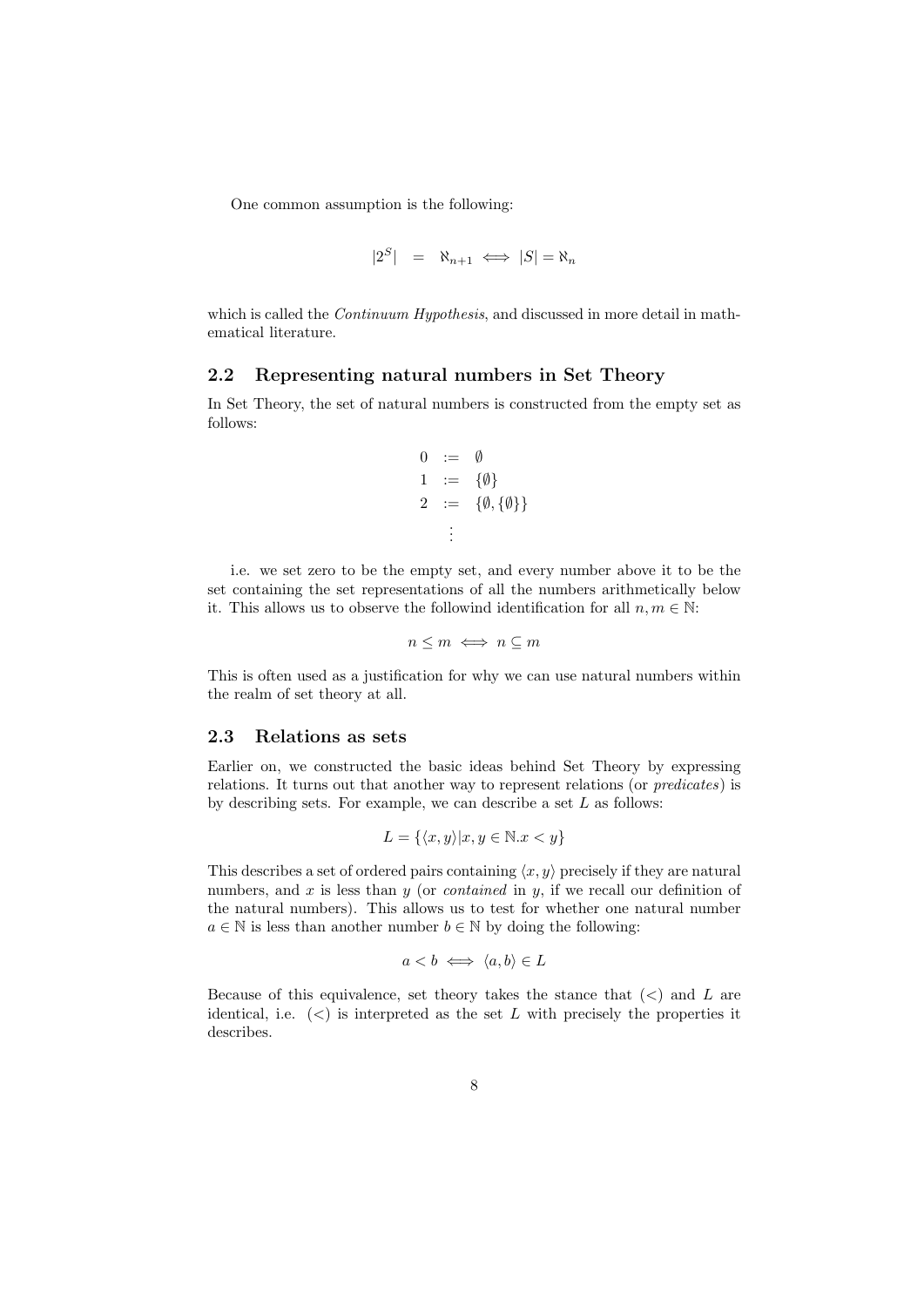The advantage of this approach is that we can construct relations from certain sets, relations can be subsets of each other, and set constructions in general can be applied to relations as required by concrete situations.

For example, we can now write:

- $\bullet$   $(<) \subseteq (\le)$
- $(<) = (<) \cup (=)$
- $(\neq) = \mathbb{N}^2 \setminus (=)$

to discuss or define binary relations on N. This principle extends straightforwardly to relations of arbirary arity.

### 2.3.1 Properties of binary relations

For binary relations, a large number of common properties have been identified. Below, some of the more popular ones– often used when discussing relations– are listed.

- Symmetry: A binary relation  $R$  is said to be *symmetric* if and only if  $aRb \iff bRa$ . An example of such a relation is equality.
- Reflexivity: A binary relation R is said to be reflexive if and only if  $aRa$ holds for all a it is defined on. Examples for this are  $(=)$  and  $(\le)$ .
- **Transitivity:** A binary relation R is said to be transitive if, for aRb and bRc, we know that aRc. For example,  $(<)$  is transitive; if  $a < b$  and  $b < c$ , we also know that  $a < c$ .
- Antisymmetry: This is the opposite of symmetry: When  $aRb$ , it must not hold that  $bRa$ . Again,  $(\le)$  is an example for this.

# 2.4 Tuples and relations of arbitrary arity

Earlier on, we observed the usefulness of pairs for describing certain set constructions. Recall the construction of such a pair:

$$
\langle a, b \rangle := \{\{a\}, \{a, b\}\}\
$$

This notion is often generalised as follows:

$$
\langle x_0, \ldots, x_{n-1}, x_n \rangle := \langle x_n, \langle \ldots \langle x_{n-1}, x \rangle \ldots \rangle
$$
  
<sub>n-1</sub> times

to allow us to construct *n*-tuples for arbitrary  $n^7$ .

This gives rise to relations of arbitrary arity: A set containing exclusively  $n$ -tuples can thus be thought of as an  $n$ -ary relation.

<sup>7</sup>An alternative is to interpret tuples as functions, similar to how read-only arrays can be thought of as functions with a weird syntax, if we ignore the implementation details.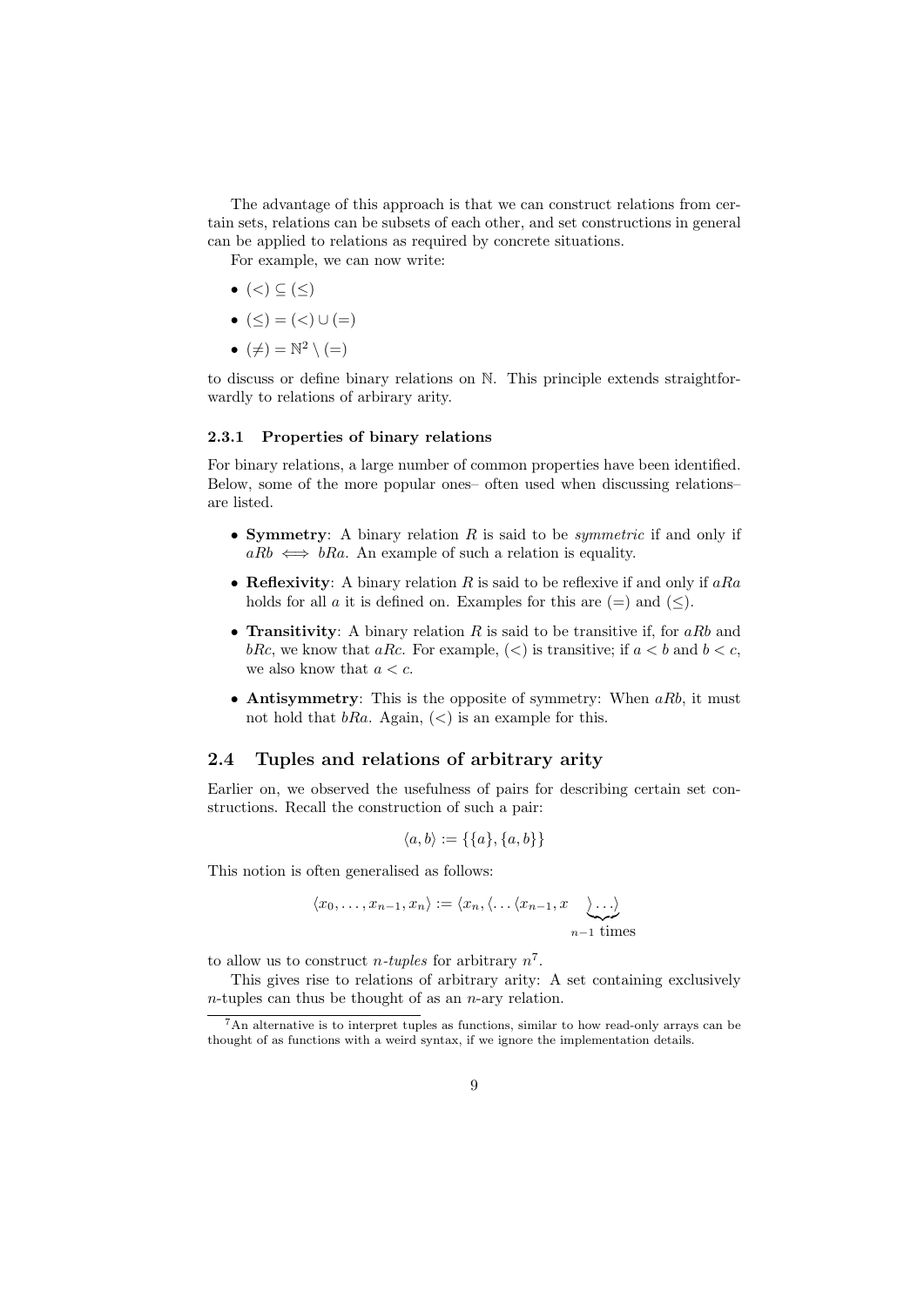### 2.5 Set-theoretical functions

There is a special case of relations which is often examined and used in various contexts, namely *graphs of functions*. These are relations  $R$  with the property that, if  $\langle x_1, \ldots, x_n, x \rangle, \langle x_1, \ldots, x_n, y \rangle \in R$ , then  $x = y$ , i.e. the last entry of the  $n + 1$  tuples making up R is uniquely determined by the other entries.

The reason why we call these kinds of relations *graphs of functions* is that they describe, as a "graph", all of the properties of a certain function, which we can recover from such a relation  $R$  as follows:

$$
f_R(x_1,\ldots,x_n):=x \iff \langle x_1,\ldots,x_n,x\rangle \in R
$$

This notation– name plus '(' plus list of arguments plus ')'– corresponds to the set-theoretical notion of the application of a function to the list of arguments, a syntax copied by many programming languages.

Note that the above equation tells us all there is to know about a function (if we already know the relation it is based on); as such, it is not uncommon to equate function and equation here.

#### 2.5.1 Domain and codomain

In the above equation, we took a relation and recovered a function from it. When doing this for a binary relation, the process is straightforward. However, for relations of higher arity, this raises the question of where we should draw the line between the function parameters and the values "returned" by it; in the above example, we could have reasonably argued that the function might, in fact, be

$$
f_R(x_1,\ldots,x_{n-1}) := \langle x_n, x \rangle \iff \langle x_1,\ldots,x_n, x \rangle \in R
$$

if the uniqueness criterion mentioned earlier holds for  $x_1, \ldots x_{n-1}$  with respect to  $\langle x_n, x \rangle$ .

Given no further information, we can pick whatever is most appropriate to the problem at hand. In order to distinguish these cases, however, we can– for a given function– explicitly describe the set of values it may take as parameters, and also the set of values it "maps to", i.e. (computationally speaking) the set representing the type of its return value.

For this, let us consider a concrete example, which may also serve to illustrate another way to specify functions:

$$
abs(x) := \begin{cases} -x & \iff x < 0\\ x & \iff x \ge 0 \end{cases}
$$

i.e. the function which computes the absolute value of numbers. If we explicitly restrict this function to integers, we might argue that it maps the set of integers, Z, to the set of natural numbers, N. We write this as follows:

$$
\mathrm{abs}\colon\mathbb{Z}\to\mathbb{N}
$$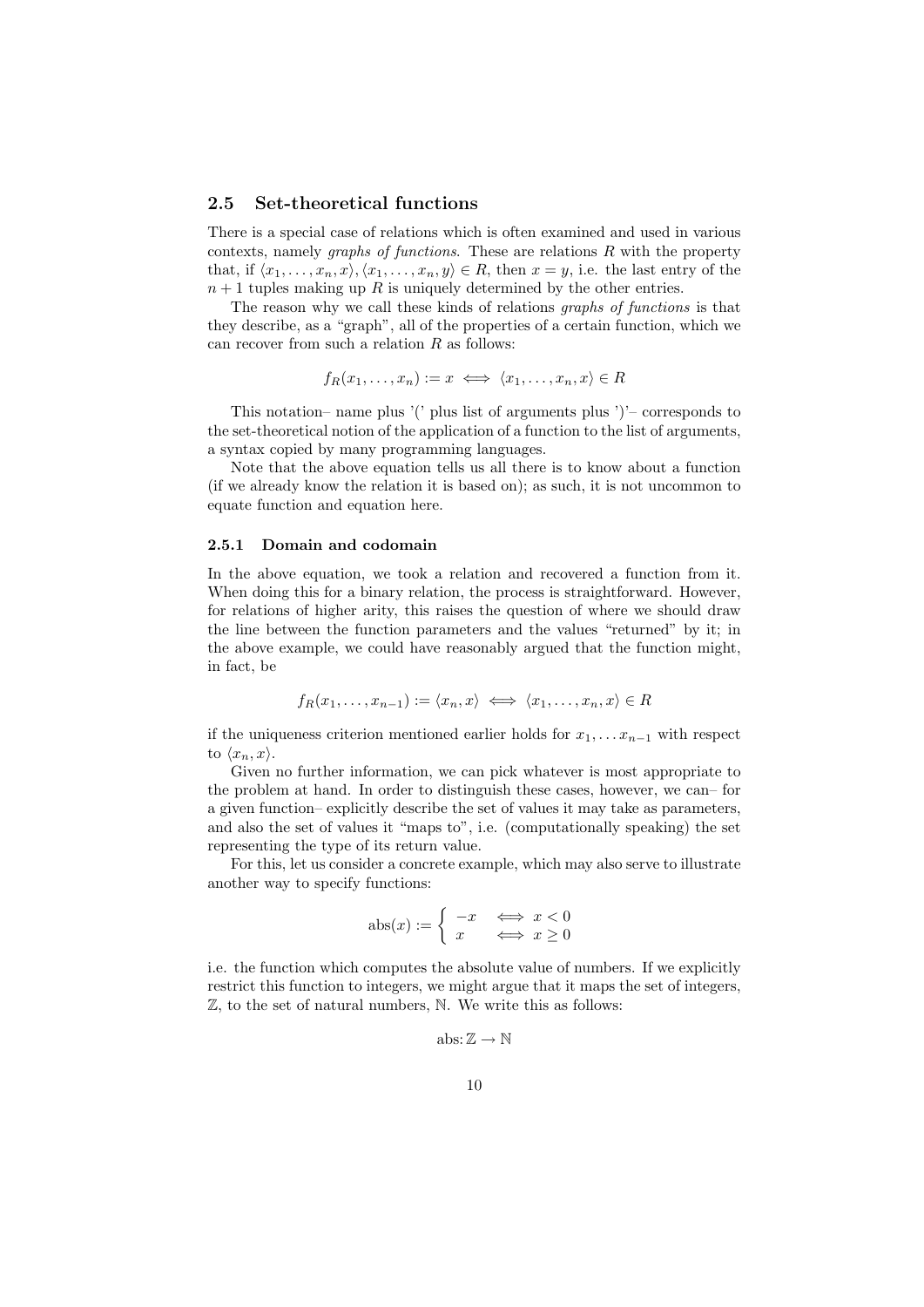and call  $\mathbb N$  the *image* of 'abs', and  $\mathbb Z$  its *inverse image* or *preimage*<sup>8</sup>.

#### 2.5.2 Specifying functions

In the previous sections, we saw how functions (also called "maps" or "mappings" in set theory) could be recovered from relations, and witnessed one example of a function specification by case differentiation. Case differentiation uses a syntax inverse to that of programming languages: On the left-hand side we specify the result, whereas the right-hand side contains the condition for achieving it. Unlike programming languages, cases may not overlap; "default" clauses, however, are still allowed, as in the following function:

$$
h(x) := \begin{cases} 2 & \Longleftrightarrow x = 2 \\ 0 & \text{otherwise} \end{cases}
$$

which obeys the following specification:

$$
(h(x) \neq 0 \iff x = 2)
$$
 and  $(h(2) = 2)$ 

The number of cases may be arbitrary (as long as they do not overlap); their conditions must be specified in an unambiguous manner, however.

Function definitions may also recurse, as in the following example:

$$
x! := \begin{cases} 1 & \Longleftrightarrow x = 0\\ (x-1)! * x & \text{otherwise} \end{cases}
$$

(where '!' is the function symbol here, written in postfix notation.) Note that not all of these specifications make sense:

$$
f(x) := \begin{cases} f(x) & \iff x > 0\\ 1 & \text{otherwise} \end{cases}
$$

does not define anything meaningful for cases where its argument is greater than zero. THis corresponds to a non-terminating recursive function in programming languages.

If we do not need to distinguish cases, a short form of the above is often appropriate:

$$
succ: x \mapsto x + 1
$$

is often used instead of

$$
\operatorname{succ}(x) := x + 1
$$

although both forms are generally acceptable.

It is also possible to write more complex patterns in the argument; for example, we could, equivalently, specify this successor function as follows:

$$
succ(x-1) := x
$$

<sup>&</sup>lt;sup>8</sup>Other names for these are *domain* and *codomain*; in the above example, dom(abs) =  $\mathbb{Z}$ and  $\text{cod}(\text{abs}) = \mathbb{N}$  can be used to describe these compactly. This nomenclature stems from category theory and is therefore not quite as popular in set theory.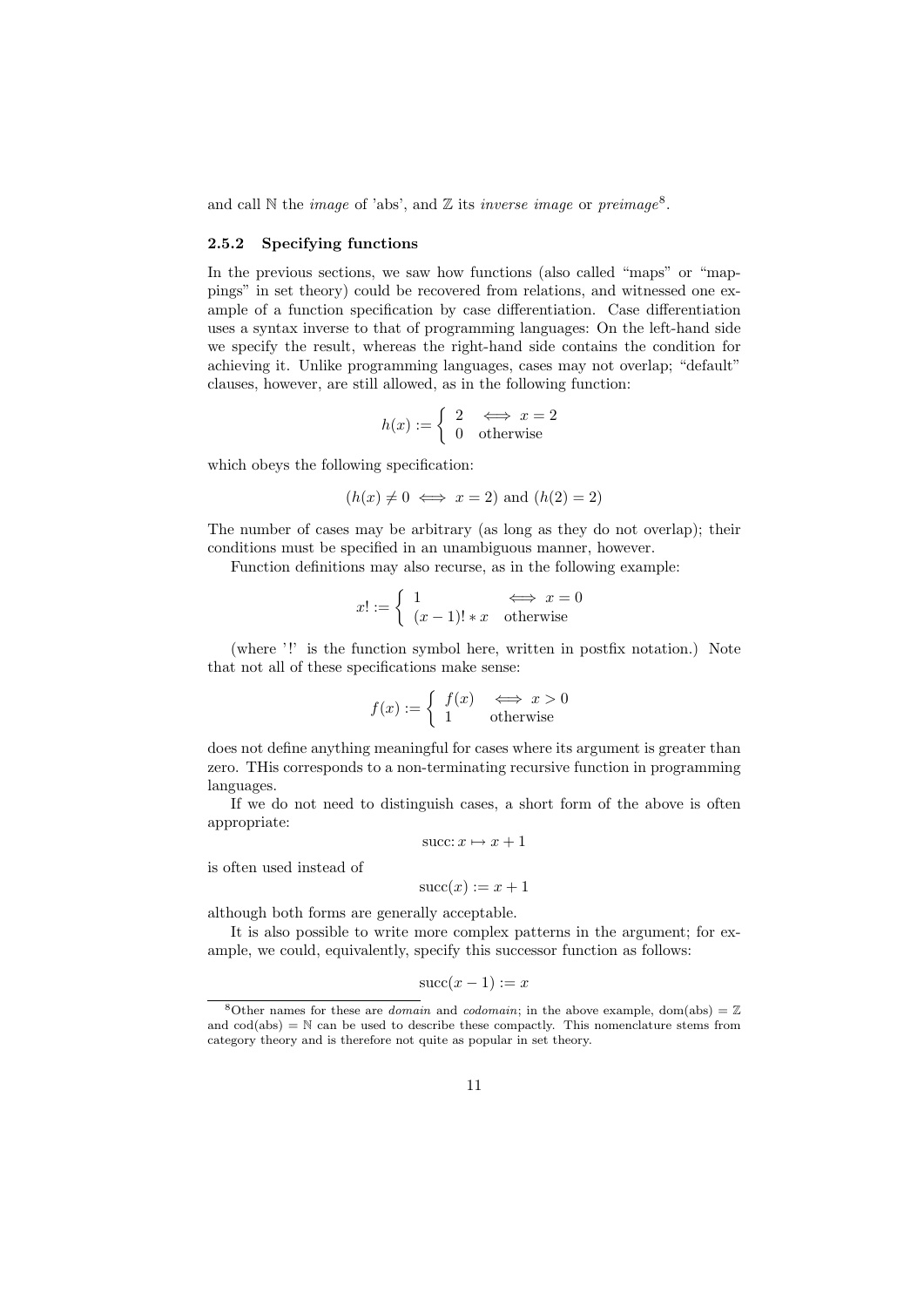#### 2.5.3 Function composition

There is one other way for constructing a function, and that is by composing existing functions. Function composition is denoted as  $(○)$ , with  $f ∘ g$  describing a new function which first applies q to whatever it is applied to, and then  $f$  to the result. Put another way:

$$
(f \circ g)(x) = f(g(x))
$$

The requirement here is merely that the image of  $g$  is a subset of the inverse image of f, so that f cannot be passed any values it does not handle<sup>9</sup>. So,

if 
$$
f: B \to C
$$
,  $g: A \to B'$  and  $B \subseteq B'$ , then  $(f \circ g): A \to C$ 

#### 2.5.4 Partial maps

In the previous example, we had a number of examples where functions did not make sense for certain parameters. One example is the following inverse of the successor function we described earlier:

pred:  $x + 1 \mapsto x$ 

If we only consider this function on the set of natural numbers as its inverse image, then this leads to a burning question: What is pred(0)? Of course, for the natural numbers, there is no number which, when increased by one, yields zero. As such, pred, for the inverse image N, is incomplete; we say that it is a partial function. This is written as follows:

$$
\mathsf{pred}\!:\!{\mathbb N}\rightharpoonup{\mathbb N}
$$

So, partial functions, we generally replace the arrow " $\rightarrow$ " by " $\rightarrow$ ".

Of course, if there are partial functions, there must be functions which are not partial. These are called *total* functions; succ:  $\mathbb{N} \to \mathbb{N}$  is one example of such a total function.

## 2.6 Russell's Paradox

The fundamental question behind each mathematical theory is the following: Is it consistent? That is, is there absolutely no way to construct a contradiction between its axioms?

One might think that Set Theory, being the foundation of large parts of mathematics, should better be consistent. However, when exploring this question, Bertrand Russell came across the following set:

$$
S = \{A | A \notin A\}
$$

 $9$ This is not a strict requirement, but, if not obeyed, it may yield a partial function, described in subsection 2.5.4.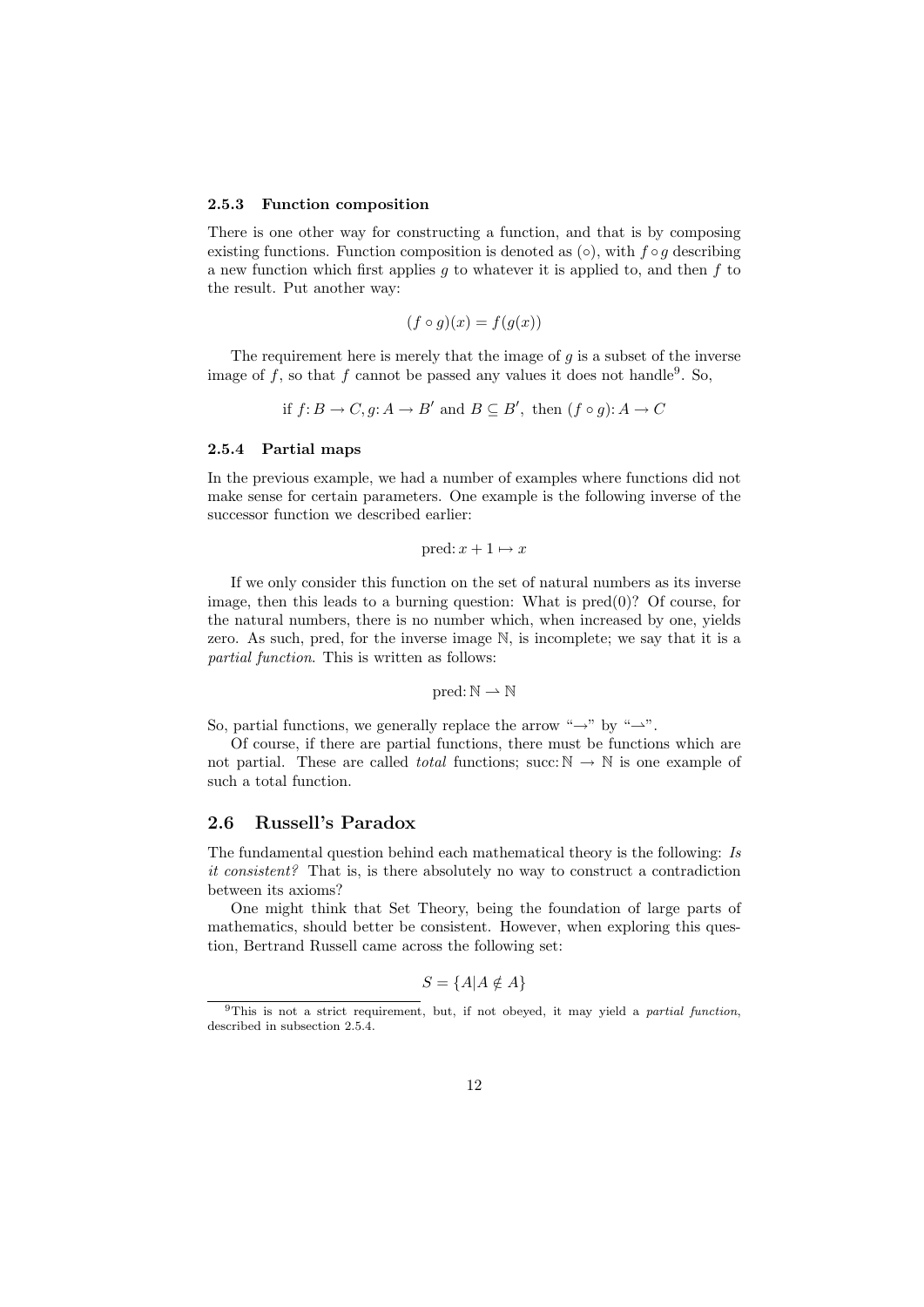which was a perfectly legal to construct within the axioms of Set Theory, as defined by Frege. This set, which contains all sets not contained within themselves, now gives rise to the following question: Is  $S$  actually contained within itself?

Theorem 1. Set Theory is inconsistent (Russell, 1901).

Proof. Assume S as defined above.

- 1. Assume  $S \in S$ . Then, because  $S = \{A | A \notin A\}$ , S fails the condition of the set comprehension; as such,  $S \notin S$ – *contradiction*.
- 2. Assume  $S \notin S$ . Then, because  $S = \{A | A \notin A\}$ , S satisfies the condition of the set comprehension,  $S \in S$ – *contradiction*.

By exhaustive contradiction, Set Theory cannot be consistent.  $\Box$ 

This was, of course, a serious problem. Several solutions were suggested; today, the solution most mathematicians use is defined by the Axiom of Foundation: No set may include itself as an element.

This axiom is one of the axioms of  $ZF$  and  $ZFC$ , two axiomatic specifications of Set Theory, which we list in Appendix A.

# A Very Advanced Reading: A formal definition of Set Theory

Our previous discussion of Set Theory was focussed on an informal discussion of various properties. However, there may still be situations in which some questions cannot be fully answered. These answers can only be given by the axioms underlying Set Theory, i.e. the original definitions mathematicians came up with when they defined it.

There are several definitions of Set Theory, but the most popular (and generally accepted) ones are  $ZF$ , the Zermelo-Fränkel axiomatisation, and  $ZFC$ . which is  $ZF$  plus one axiom which is considered "required for some stuff, but too specific for other things".

The axioms are defined in terms of the fundamental relation between sets and elements,  $(\in)$ ; in our presentation, we will also make use of  $(\subseteq)$  for reasons of readability, though:

$$
A \subseteq B \iff \forall x \in A \ldotp x \in B
$$

As in this definition, we make use of *first-order logic* to explain these matters concisely. Readers unfamiliar with first-order logic (FOL) may find appendix B useful and are recommended to have a look at it first.

For any given set  $S$ , the following axioms apply: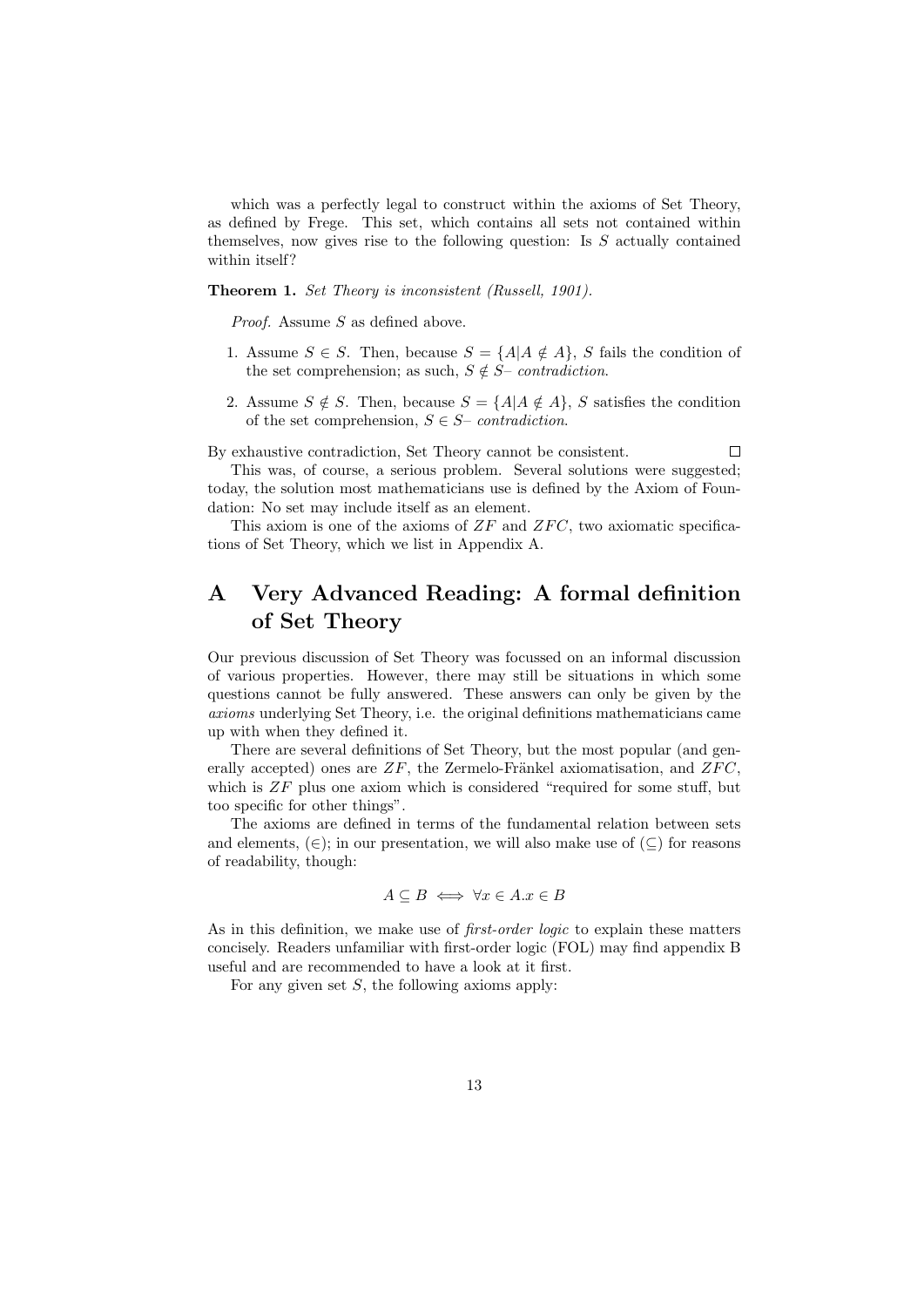# A.1 Axioms

1. Extensionality:

$$
(A = B) \iff (\forall x. x \in A \iff x \in B)
$$

This merely repeats the rule for set equality we described earlier: Two sets are equal if and only if they are subsets of each other.

2. Axiom of the unordered pair:

$$
\forall a, b. \exists S. \forall x \in S. (x = a) \lor (x = b)
$$

This axiom specifies that, for any objects  $a$  and  $b$ , we can construct a set that contains only these two objects. Note that we do not allow any concrete correlation between a, b and the set  $S = \{a, b\}$ ; in particular, we are not allowed to explicitly set  $a = b = S$  (because of the axiom of foundation).

3. Axiom of the sum set: Assume that  $T$  is a set of sets:

$$
T = \{S_0, \ldots, S_n\}
$$

Then  $\exists S$  such that

$$
S = \bigcup T = \{x | \exists S \in T \ldots x \in S\}
$$

I.e. given an arbitrary (possibly infinite) number of sets, we can construct a set containing all of the contents of these sets.

4. Axiom of the power set: Assume that  $S$  is a set, then

$$
2^S = \mathcal{P}(S) = \{A | A \subseteq S\}
$$

exists.

5. Axiom of the empty set:

$$
\exists \emptyset. \forall x. x \notin \emptyset
$$

6. Axiom of infinity: There exists a set  $S$  with the following two properties:

$$
\emptyset \in S
$$
  

$$
\forall x \in S. (x \cup \{x\}) \in S.
$$

This may seem a little strange at first, but it is nothing other than an axiomatic specification for the construction of natural numbers given in subsection 2.2.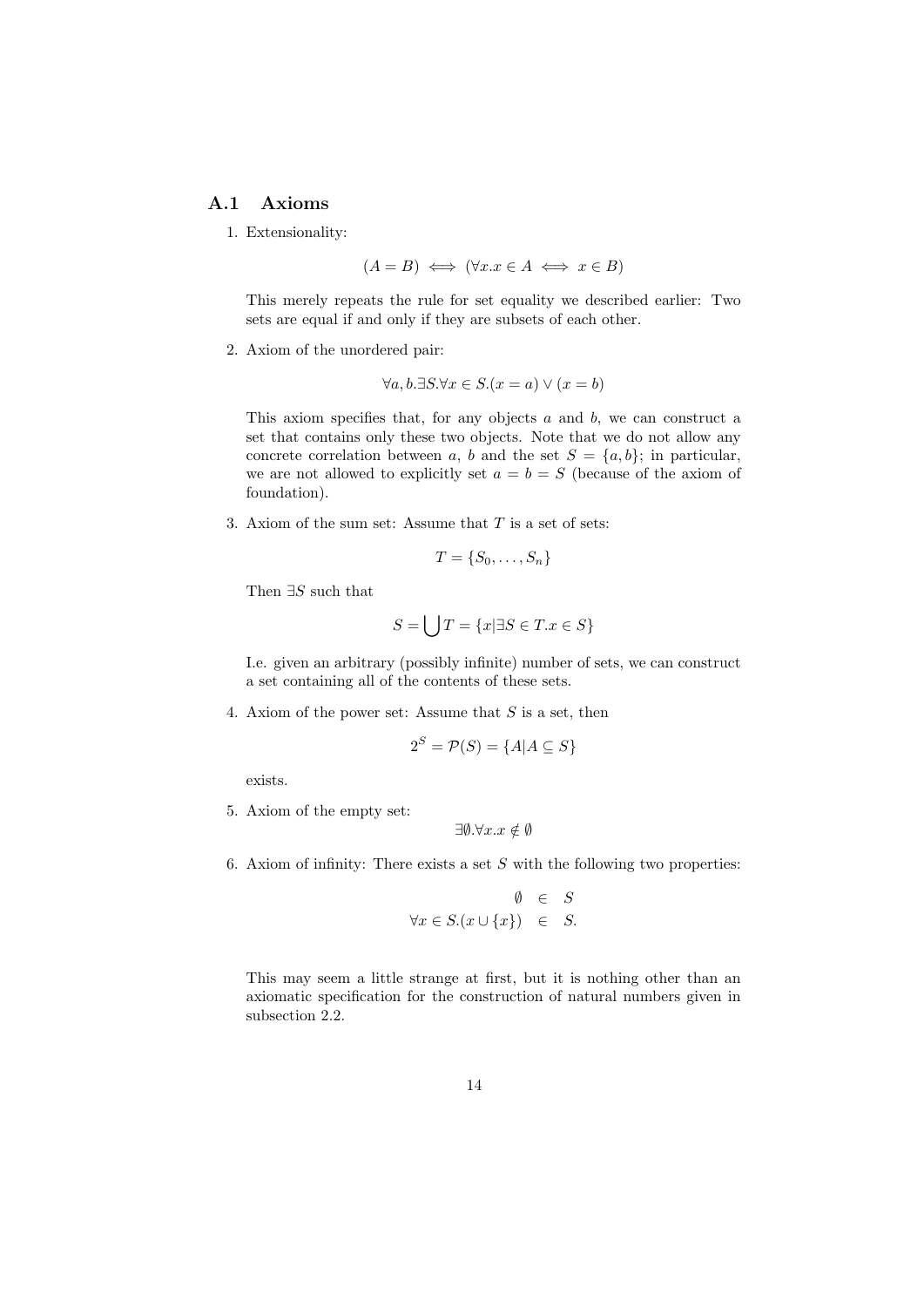7. Axiom of comprehension: Assume that  $A(x)$  is a predicate, i.e. "something" that is true or false depending on the concrete  $x$  passed to it. One example would be a first-order logic formula, which could contain other expressions, such as set containment, arithmetic properties etc. Then we can construct a set through set comprehension as follows:

$$
S' = \{x | A(x)\}
$$

This was discussed in more detail in subsection 1.2.2.

8. Axiom of replacement: Assume that  $A(x, y)$  is a predicate (see above) with two arguments and  $S$  is a set, then we can construct

$$
S' = \{z | x \in S, A(x, z)\}
$$

9. Axiom of foundation/regularity

$$
S \neq \emptyset \Rightarrow \exists x. (x \in S. x \cap S = \emptyset)
$$

This rarely instantiated axiom requires that sets have no infinite descending chains, i.e. we cannot build sets in the shape of a Klein bottle:  $S = \{S\}$ is not a set according to this axiom, though  $S = \{S, \emptyset\}$  is.

### A.2 The Axiom of Choice

The tenth axiom makes the difference between  $ZF$  and  $ZFC$ : In the former, it is omitted, whereas the latter is defined by  $ZF$ , i.e. the nine axioms we just described, plus the following:

$$
S \neq \emptyset \Rightarrow \exists f_S \colon \{S\} \to S
$$

i.e., for any given set, there is a function which maps that set to an element of that set (provided that it is nonempty). This function is generally called the Choice function; it allows us, for any set, to pick one element out of it and to operate on that.

This seems like a very natural thing to do, but its arbitrariness– "pick any one" in a situation where we don't know how many there are– may be the prime reason behind why it is not too popular.

# B First-Order Logic

There are many books introducing first-order logic; in here, we only give a summary of the syntax (in BNF form) and briefly examine the intuitive meaning of its constructs, namely its formulae: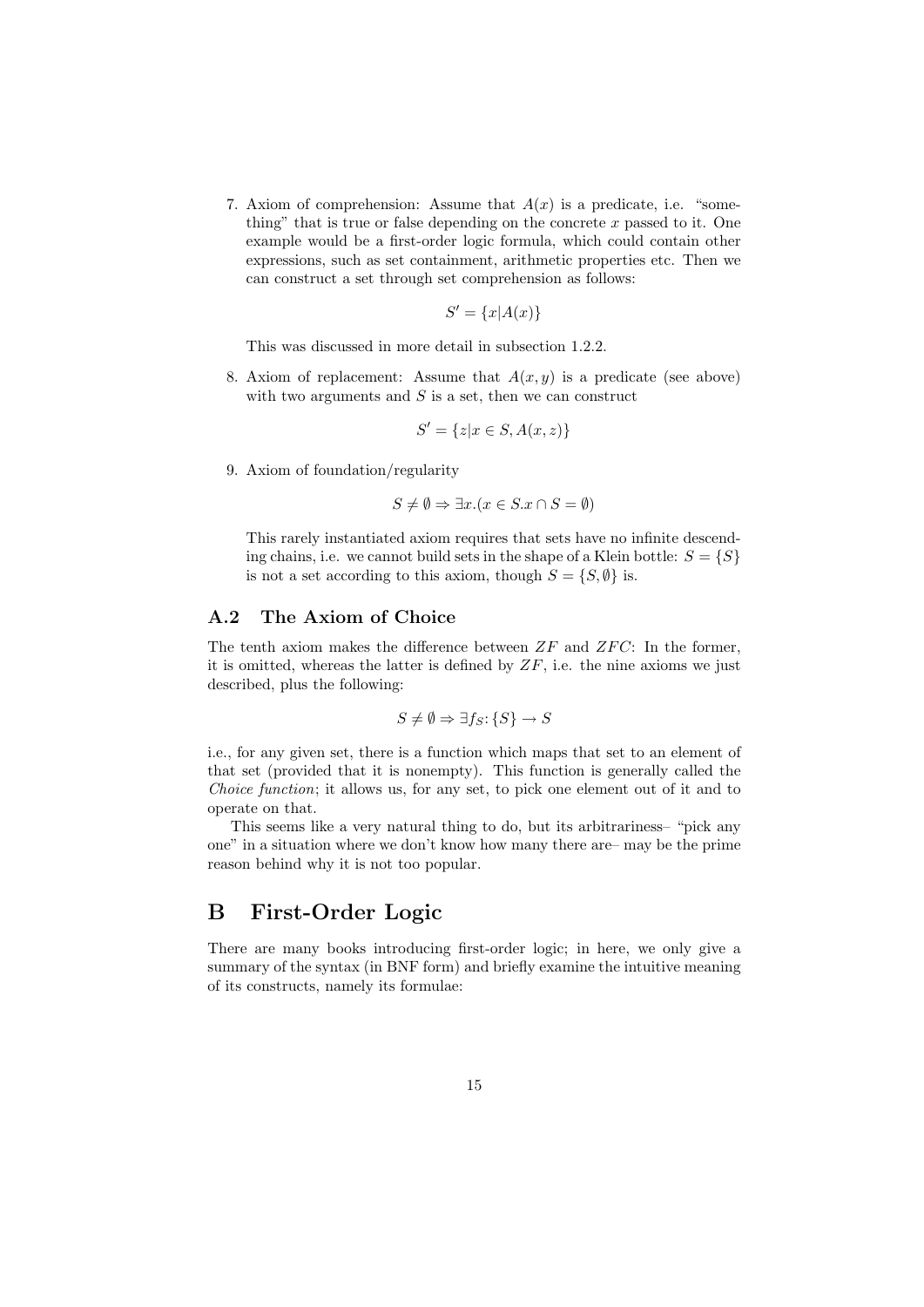```
\langleFormula\rangle \rightarrow \langleAtom\rangle\langle Formula\rangle \wedge \langleFormula\rangle| \langle Formula<sup>{</sup> ∨ \langle Formula}
                                |\langle \text{Formula} \rangle \Rightarrow \langle \text{Formula} \rangle| \neg (Formula)
                                |\forall \langle \text{Var} \rangle \cdot \langle \text{Formula} \rangle|\exists \langle \text{Var} \rangle. \langle \text{Formula} \rangle\vert ( \langle Formula\rangle )
```
... where  $\langle \text{Var} \rangle$  is a single variable, and  $\langle Atom \rangle$  is either a variable or a more complex term, such as  $a > b$  or  $x \in S$ .

The meanings of the individual kinds of formulae is described below:

- $A \wedge B$ : Both A and B must be true for this to hold. For example,  $1 \lt \theta$ 2 ∧ true holds.
- $A \vee B$ : One of A and B or both of them must be true for this to hold. For example,  $1 > 2 \vee 2 > 1$  holds because its second component holds.
- $A \Rightarrow B$ : B must be true whenever A is true. If A is not true, B may be true or may not be true. For example, **false**  $\Rightarrow$  (0 = 1) holds, because its left-hand part (the so-called "premise") is false, meaning that we don't have to worry about its right-hand side (the "conclusion").
- $\neg A: A$  must NOT be true. As an example,  $\neg$ true does NOT hold.
- $\forall x.A:$  No matter what we pick for x, A must always be true. For example,  $\forall x.(x \in \mathbb{N} \Rightarrow x \geq x)$  holds because its subformula  $(x \in \mathbb{N} \Rightarrow x \geq x)$  holds no matter which x we pick.
- $\exists x.A$ : If we look for it long and hard enough, we can find some x which makes A true. As an example,  $\exists x.(x \in \mathbb{N} \Rightarrow x = 2^x - 12)$  is true, because we can find  $x = 4$  to make it true. On the other hand,  $\exists x.(x \in \mathbb{N} \Rightarrow$  $x + 1 = 0$ ) is not true, because there is no such x in the set of natural numbers.

We have informally used true and false above. These "literal values" can be constructed without specifying them as special entities if there exists any variable  $x$ , as follows:

> true =  $x \vee (\neg x)$ false =  $x \wedge (\neg x)$